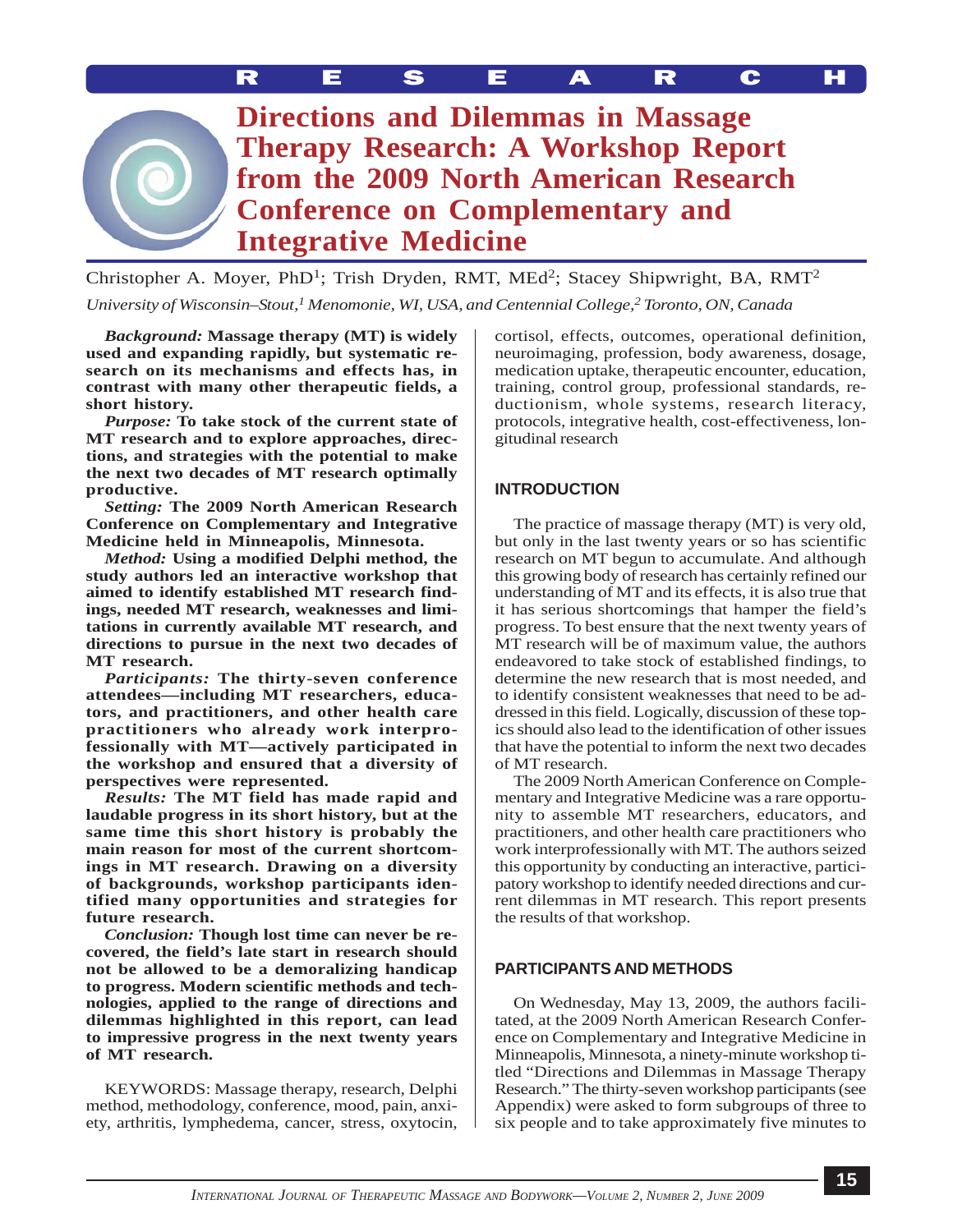introduce themselves to each other and to record their names, institutional affiliations, and email addresses on a provided handout. Next, the facilitators spent approximately fifteen minutes presenting a general overview of MT research progress covering the twenty-year period from 1988 to 2008. Finally, the remainder of the workshop was conducted by means of a modified Delphi method, $(1)$  in which the subgroups generated responses to topics provided by the facilitators; subsequently, after each individual topic was addressed in the subgroups, the entire group reconvened to hear responses from the subgroups, to recognize consensus (or lack thereof) in the subgroup responses, and to engage in brief discussion.

The facilitators prepared five topics with corresponding instructions for the subgroups:

- **1. Established MT research findings:** Indicate MT effects, mechanisms, processes, or other details that are already relatively well understood as a result of research.
- **2. Needed MT research:** Indicate MT effects, mechanisms, processes, or other details that are most in need of research.
- **3. Methodological strengths in MT research:** Indicate ways in which MT research, as a field, has made good use of scientific methods, tools, and approaches to optimally increase knowledge about MT.
- **4. Methodological weaknesses and limitations in MT research:** Indicate ways in which MT research, as a field, has failed to use scientific methods, tools, and approaches to optimally increase knowledge of MT.
- **5. Conclusions:** After considering what MT has, and has not, accomplished in the past twenty years, what is most important for the field to consider heading into the next twenty years?

During the workshop, a decision was made to skip topic number 3 (on methodological strengths) because of time limitations. The remaining topics were addressed in the order presented, with approximately an equal amount of time devoted to each.

Three techniques were used during the full-group portions of the workshop to ensure clear and accurate communication and recording of information. First, when subgroups were reporting their contributions to the larger group, an attempt was made to verbally reiterate the contributions, and the subgroups were provided with the opportunity to refine or restate their contributions in response to the reiterations. Second, an easel pad was used to visually organize and summarize the contributions of the subgroups. Third, after participants were properly informed, a shareware digital recording program (Audacity 1.2.6) running on a personal computer with an outboard boundary microphone was used to make an audio recording of the entire ninety-minute workshop.

#### **MT Research Overview 1988–2008**

Before the participatory portion of the workshop, the information in the subsections that follow was presented as an overview of the previous twenty years of MT research. This presentation helped to ensure that the diverse group of participants would begin the workshop with a common knowledge base. Approximately fifteen minutes total was devoted to covering the four topics that follow.

#### *Quantity of MT Research*

A rapid increase in MT research has occurred during the 20-year period from 1988 to 2008. Proof of this can be demonstrated by a year-to-year search in any of a number of scholarly or scientific databases such as PubMed, PsycInfo, or CINAHL. However, for the purpose of the workshop, the publicly accessible and wide-ranging Google Scholar database ([http://scholar.](http://scholar. google.com) [google.com](http://scholar. google.com)) was selected, allowing anyone with basic Internet access to replicate the procedure.

As shown in Fig. 1, the quantity of documents retrieved with the keyword "massage therapy" in the three most relevant Google Scholar subcategories increased dramatically during the selected time period. Note, however, that the raw numbers can be misleading; only a small portion of the retrieved documents represents original research, and only a portion of those will be of high quality. (For example, a 2004 metaanalysis identified only thirty-seven MT studies of sufficient quality for inclusion<sup> $(2)$ </sup>.) However, even with this in mind, the overall trend is still evident: the quantity of scholarly and scientific writing on MT increased rapidly from 1988 to 2008.

At first glance, this progress appears remarkable. There are now several thousand MT documents, when



*FIG. 1. Number of documents retrieved, in a year-by-year search using the keyword "massage therapy," from three Google Scholar database categories. BLE = biology, life sciences, and environmental science; MPV = medicine, pharmacology, and veterinary science; SAH = social sciences, arts, and humanities.*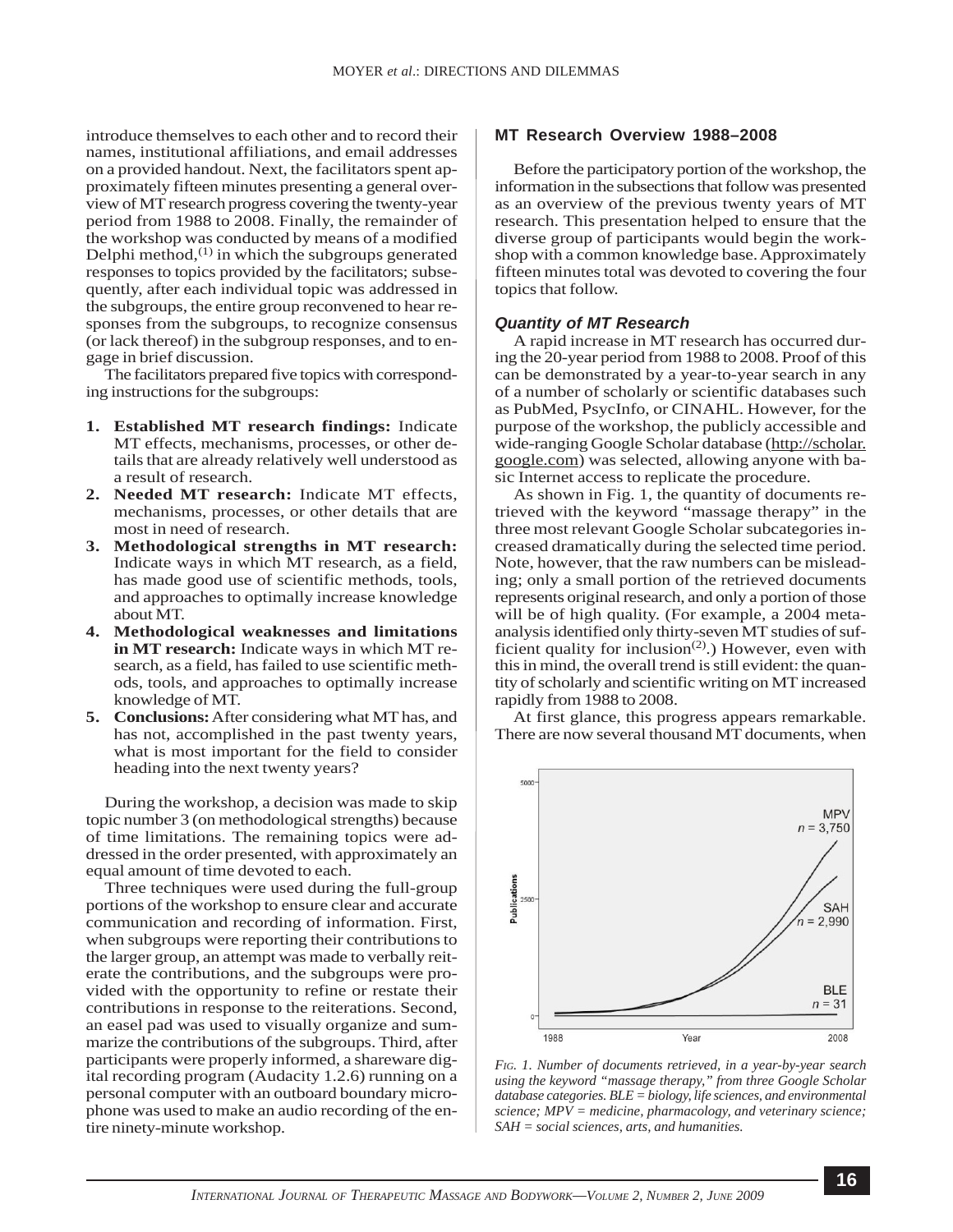just twenty years ago there were essentially none. But before the field can be certain that it is entitled to a self-congratulatory pat on the back for such amazing progress and impressive present-day totals, a comparison that puts those results into context would be useful. Is this pattern of results unique to MT, or would this general pattern be found for any number of related searches that might be conducted? Similarly, it might be questioned whether the remarkably low numbers in the earliest years are an accurate representation of the state of MT research during that time period, given that this result could just as easily be an artifact rooted in the idiosyncrasies and relative newness of the particular database being searched.

Many comparisons are possible (and we encourage interested readers to make them), but we believe that psychotherapy is a logical choice because of the many parallels that exist between it and MT. For instance, both forms of treatment<sup> $(2)$ </sup>

- have existed for considerable time;
- have scientifically documented effects, but
- have no clear scientific consensus on the mechanisms that underlie those effects;
- have numerous schools and approaches in which therapists are trained and in which the assumptions and selection of specific techniques by those therapists are guided; and
- have numerous structural similarities including typical session length, number of sessions that make up a course of treatment, and reliance on repeated private interpersonal contact between therapist and patient.

As can be seen in Fig. 2, the same search procedures conducted with the keyword "psychotherapy" yield a very different result. There are so many more documents that a different scale for the vertical axis is necessary so that results can be displayed in the tens of thousands, instead of just thousands. Moreover, for these results, it makes sense to display linear regression lines rather than the raw data, a process that smoothes minor retrieval anomalies that can result when the search yield is large. Clearly, there has been much more scholarly writing and scientific research on psychotherapy than on massage therapy, such that the result of a comparison is humbling.

In sum, it is undeniably true that MT research progressed dramatically over the twenty years in question. At the same time, though, it is also true that the field is probably far behind where it could be and that it has a long way to go. It is important for us to recognize that MT research is still in its infancy.

#### *MT Research Reviews*

A number of MT research reviews were published during this period. A detailed account of them is beyond the scope of the current report, but it is worth noting that the results of narrative MT research reviews



*FIG. 2. Linear regression lines corresponding to documents retrieved, in a year-by-year search using the keyword "psychotherapy," from three Google Scholar database categories. BLE = biology, life sciences, and environmental science; MPV = medicine, pharmacology, and veterinary science; SAH = social sciences, arts, and humanities.*

(in which review authors rely heavily on the written conclusions of the original studies) and those of quantitative MT research reviews (in which review authors measure treatment effects by applying statistical procedures to the actual data reported in the original studies) often diverge in their basic findings. Table 1 highlights some of the discrepancies.

### *Meetings to Determine Directions for MT Research*

At least two important meetings have attempted to chart the direction for research on MT and related therapies. In 2002, the American Massage Therapy Foundation (now known as the Massage Therapy Foundation) reported the conclusions of its Massage Therapy Research Agenda Workgroup<sup>(8)</sup>, which emphasized five main recommendations for the field. Specifically, it was recommended that the field

- build a research infrastructure within the massage therapy profession.
- fund research into the safety and efficacy of massage therapy.
- fund studies of physiological or other mechanisms by which massage therapy achieves its effects (including the dubious recommendation that such studies should include exploration of so-called "subtle energy").
- fund studies stemming from a wellness paradigm.
- fund studies of the profession of therapeutic massage, including what makes a "good" or "great" massage therapist, and what contributes to a positive therapeutic encounter.

In general, these recommendations seem to have driven meaningful progress in MT research, including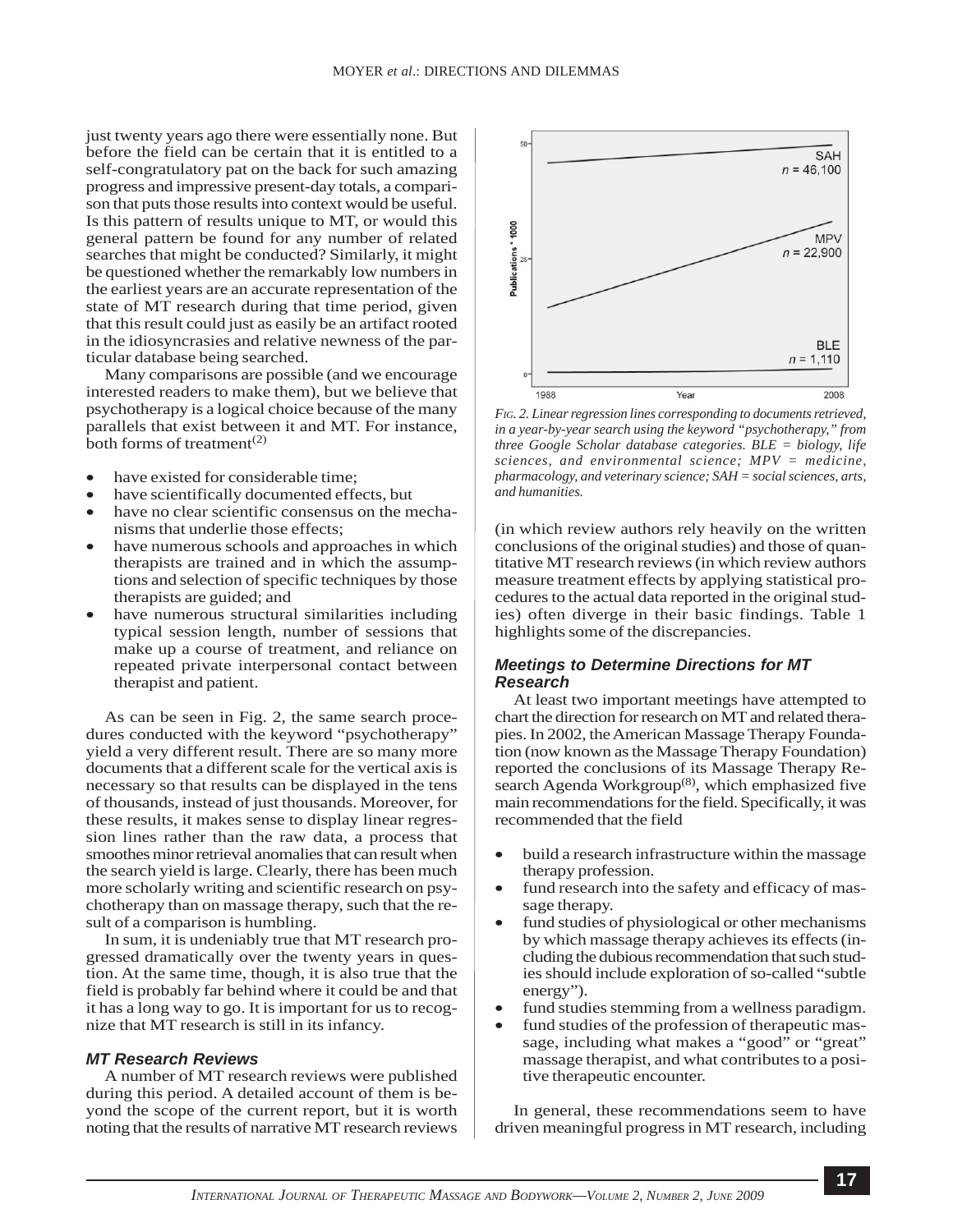| <b>MT Research Reviews</b>                   |                                                                                                                                                                          |
|----------------------------------------------|--------------------------------------------------------------------------------------------------------------------------------------------------------------------------|
| <b>Narrative</b>                             | <i><u>Ouantitative</u></i>                                                                                                                                               |
| MT facilitates growth in newborns. $(3,4,5)$ | "Evidence that massage for preterm infants is of benefit for developmental<br>outcomes is weak and does not warrant wider use of preterm infant massage." <sup>(6)</sup> |
| MT reduces pain. $(3,5)$                     | MT produces generally small reductions of pain in adult recipients, $(2)$ but<br>appears to have a large specific effect on arthritis pain in children. $(7)$            |
| MT increases alertness. $(3,5)$              | This effect is unexamined in quantitative reviews.                                                                                                                       |
| MT reduces anxiety and depression. $(3,5)$   | MT consistently produces moderate to large reductions of anxiety and depres-<br>sion in children <sup><math>(7)</math></sup> and adults. <sup><math>(2)</math></sup>     |
| MT enhances immune function. $(3,5)$         | MT shows no effect on immunity in children <sup><math>(7)</math></sup> ; in adults, this effect is<br>unexamined in quantitative reviews.                                |
| MT reduces cortisol levels. $(3,5)$          | MT shows little to no effect on cortisol levels in children <sup><math>(7)</math></sup> or adults. <sup>(2)</sup>                                                        |

TABLE 1. Comparison of Basic Conclusions Reached by Narrative and Quantitative Massage Therapy (MT) Research Reviews

the establishment of several Massage Therapy Foundation initiatives such as their research grant program, separate student and practitioner case report contests, the *International Journal of Therapeutic Massage and Bodywork* (IJTMB), and the MT-specific research conference detailed later in the present report.

In 2005, the National Center for Complementary and Alternative Medicine (NCCAM) sponsored the Conference on the Biology of Manual Therapies<sup> $(9)$ </sup> to bring together US and Canadian health experts and members of academic, patient advocacy, and professional organizations to assess current knowledge and to identify opportunities for further research in manual therapies such as MT and chiropractic and osteopathic manipulation. Numerous directions for research were organized under three main headings:

- General questions pertaining to mechanisms of action for massage therapy—for example, does paraspinal tissue have any unique physiology as compared with appendicular tissues?
- Questions relating to peripheral mechanisms of action for manual therapy—for example, how do various manual therapies affect peripheral nerve biomechanics?
- Questions relating to central mechanisms of action for manual therapy—for example, do different types of manual therapy evoke different patterns of neural activity in the central nervous system or autonomic nervous system?

Apart from the intended influence of this fairly recent and more broadly-focused conference on NCCAM's research agenda and funding priorities for manual therapies, its impact is difficult to assess. Notably, though, the broader focus of the conference may have been its most valuable element, given that it required attendees "to step out of our individual disciplines and look together at what we collectively know about the effects of manual therapeutic techniques."<sup>(10)</sup>

## *MT-Specific Research Conferences*

Although there have been scientific conferences concerned with the broader field of touch-based therapies (most notably, the outstanding International Symposiums on the Science of Touch in 2002 and 2004 $(11)$ ), the first MT-specific research conference was not held until 2005 in Albuquerque, New Mexico. The Highlighting Massage Therapy in Complementary and Alternative Medicine Research conference<sup>(12)</sup> combined terrific networking opportunities with a healthy amount of quality research presentations and demonstrated that the interest and activity in MT research is sufficient to support a dedicated conference. The recent announcement of a second such conference to be held in 2010 in Seattle, Washington, is an exciting development.<sup>(13)</sup>

## **Summary**

Research into MT progressed rapidly during the 1988–2008 period, and there is now sufficient interest and productivity to support the first conferences and journals dedicated to research in the field. At the same time, it must be acknowledged that, where research is concerned, the field is still in its earliest stages, and in a comparative sense, MT is significantly behind fields that have a dedicated research infrastructure. This perspective, presented to workshop participants, set the stage for the subsequent discussions.

## **RESULTS**

## **Established Effects**

Directed to "indicate MT effects, mechanisms, processes, or other details that are already relatively well understood as a result of research," workshop subgroups chose the conclusions that follow as the most important ones to report to the full group. The order in which they were discussed in the workshop is preserved here.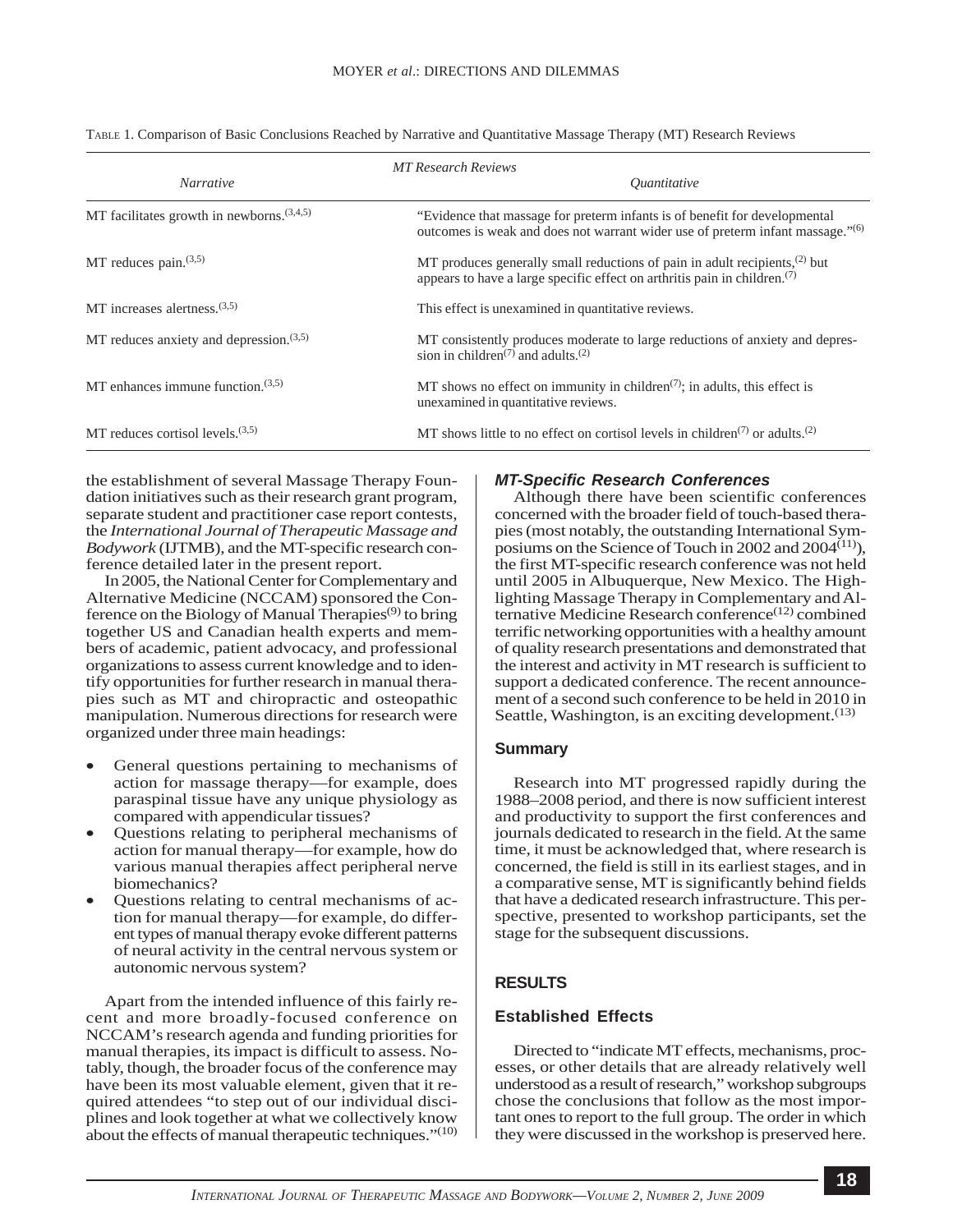However, the format and time limitations of the workshop did not allow for the provision of specific references; these were researched and added when the present report was written.

### *Effect on Mood*

The effect of MT on mood was nominated as an established effect. Note, however, that workshop time limitations did not allow for a detailed discussion of the fact that the effect of MT on negative mood does not attain statistical significance when quantitatively reviewed in adult<sup>(2)</sup> or child<sup>(7)</sup> populations.

## *Reduction of Musculoskeletal Pain, Including Low-Back Pain*

Massage therapy is known to reduce some forms of musculoskeletal pain. It was noted that assessment of the effect of MT on pain more generally can be problematic, because averaging or otherwise combining the results of MT for different painful conditions may not be justifiable if it means that a robust effect on one condition may be washed out when combined with a lack of effect on another condition. For instance, one Cochrane review of MT for low-back pain indicates that this form of treatment "might be beneficial for patients with subacute and chronic non-specific low-back pain"(14). Another Cochrane review of MT for mechanical neck disorders concludes that "no recommendations for practice can be made at this time because the effectiveness of massage for neck pain remains uncertain."(15) A very recent study of MT for chronic neck pain, which has not yet been incorporated into the continually-updated Cochrane reviews, finds that "therapeutic massage is safe and may have benefits for treating chronic neck pain, at least in the short term."<sup>(16)</sup>

#### *Reduction of Anxiety*

The effect of MT on anxiety was noted as one of its most well-established effects. $(2,7)$  Further, one of the subgroups echoed a point made in a recent IJTMB editorial, which noted that this effect may be especially important because it may be a main effect that is the foundation for a host of other, secondary effects associated with  $MT<sup>(17)</sup>$ 

#### *Arthritis*

The beneficial effects of MT for arthritis were nominated as established, and there is evidence to support this nomination. However, it is remarkable how little research is actually available on MT for arthritis, given the prevalence of that condition<sup> $(18,19)$ </sup> and the promising results for MT in two studies. In a 1997 study of children with mild-to-moderate juvenile rheumatoid arthritis, $(20)$  MT greatly outperformed relaxation therapy for reducing the pain associated with the condition. Similarly, a more recent study of adults with osteoarthritis of the knee $^{(21)}$  found that MT significantly outperformed a wait-list control condition for reducing pain and improving physical functioning.

#### *Lymphedema*

Reduction of lymphedema, the swelling of a limb resulting from a blockage of the lymphatic system, was offered as an established MT effect. A large-scale (*n* = 299) prospective study of multimodal treatment for lymphedema concluded that lymphatic MT, in combination with other treatments such as compression bandaging, remedial exercises, and skin care, was highly effective.<sup>(22)</sup> In addition, MT is endorsed by the Mayo Clinic as a treatment for lymphedema. $(23)$ 

### *Amelioration of the Effects of Cancer Treatment*

A diagnosis of cancer, and the associated treatments, is stressful to patients. $(24,25)$  Although not itself a treatment for cancer, MT can be effective in combating the stressful effects of the diagnosis and treatment. A number of studies<sup> $(26-33)$ </sup> suggest that there may be specific effects of particular benefit to cancer patients, including reductions in anxiety, nausea, and pain, and improvements in appetite and sleep.

#### *Stress Reduction*

The ability of MT to reduce stress was nominated as an established effect. Taken at face value, this nomination seems obvious; but in scientific practice, the concept of "stress reduction" has been operationally defined in so many ways that saying precisely what "stress reduction" is may be difficult.<sup> $(34)$ </sup> In a recent review, the stress-reducing effects of MT were examined by means of treatment-induced changes in physiological parameters such as cortisol level, heart rate, and blood pressure. Findings were mixed, and the researchers observed that the primary studies generally lack "the necessary scientific rigor to provide a definitive understanding of the effect massage therapy has on many physiological variables associated with stress." $(35)$  Based on currently available evidence, it may be pragmatic to consider MT to be a form of emotion-focused coping<sup>(36)</sup> that works by improving a recipient's affective state, $(17)$  which in turn reduces the perceived effect of negative stressors.

#### *Increased Oxytocin*

Oxytocin is a neuropeptide that plays a key role in mammalian social attachment and affiliation.(37) Under certain conditions, MT may lead to an increase of oxytocin consistent with feelings of well-being, with prosocial behavior, and with promotion of health. In a fascinating study that examined the interactions of physical contact and trust, Morhenn et al.<sup>(38)</sup> found that fifteen-minute doses of moderate-pressure MT increased oxytocin levels if they were followed by an intentional act of trust performed during an experimental procedure known as the "trust game." Further, the MT recipients who participated in the trust game made larger altruistic sacrifices of money during the trust game than did individuals who played the trust game without first receiving MT. Increased oxytocin was not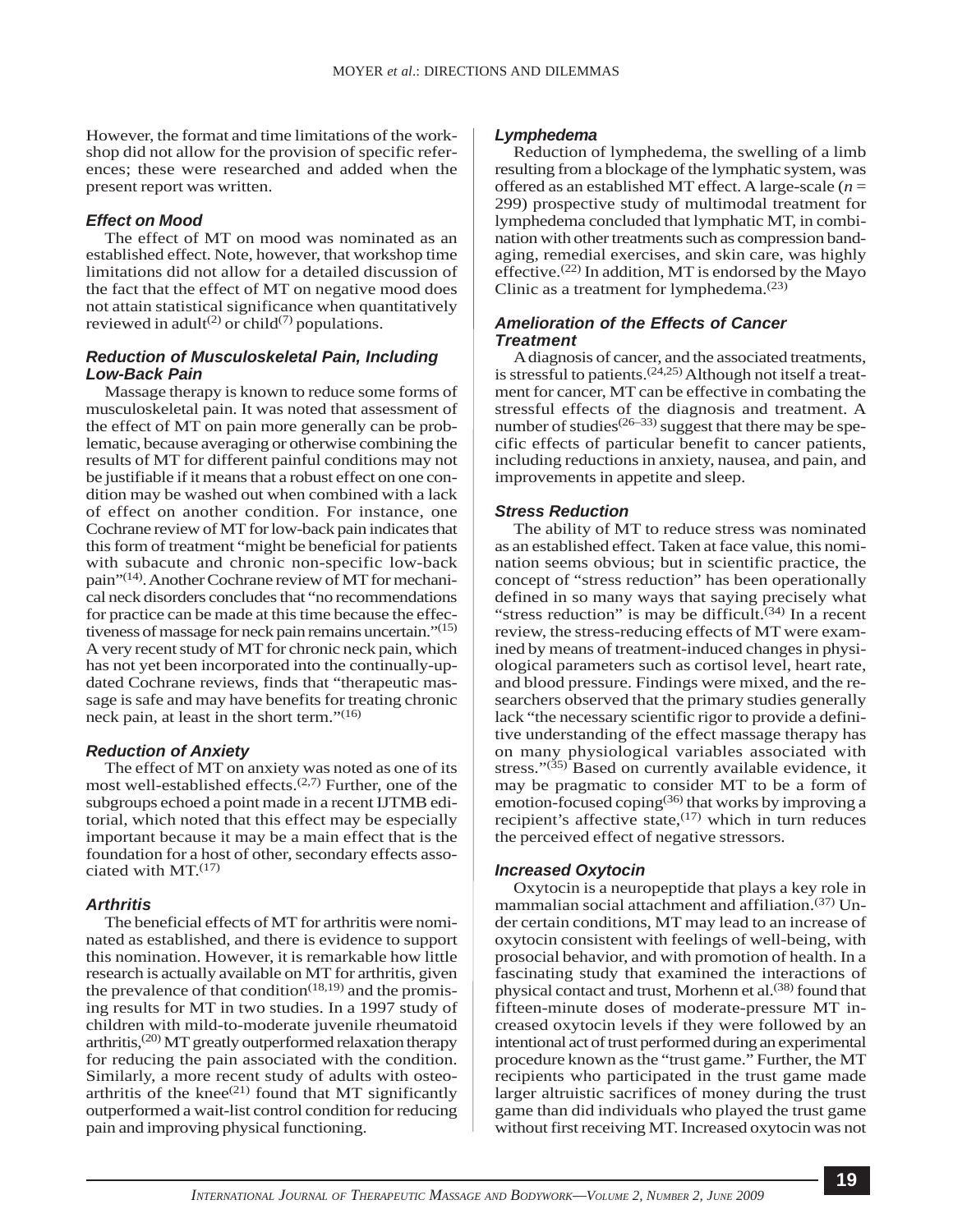observed in a group of participants that received MT only, nor in a group that played the trust game without first receiving MT.

## **"Well Understood"—How to Define It?**

After briefly discussing these "well understood" effects, workshop participants raised a question: How, exactly, should "well understood" be defined? There is no simple answer, but the question is an important one for the field to consider.

The effect of MT on anxiety is probably the one best supported by scientific evidence, and that effect has been examined only in a few dozen high-quality studies. Some other effects nominated as "well understood" have been studied only a handful of times. The concept of "well understood" can probably be applied only in a relative way. For example, within the field, it would be accurate to say that the effect of MT on anxiety is better understood than its effect on arthritis, simply as a function of the number of studies that have examined each of those effects. And, although comparisons across fields are conceptually harder to make, it would almost certainly be accurate to say that MT is not as well understood as psychotherapy, which is also a conclusion based on the number of studies that have examined each of these forms of treatment. In either case, it should be clear that further research is needed, even on the "well understood" effects.

#### **Needed research**

Next, the subgroups reconvened and worked together to "indicate MT effects, mechanisms, processes, or other details that are most in need of research." The effects discussed in the subsections that follow are those considered important enough to report to the entire group. They are presented here in the same order as they were discussed in the workshop, with the exception of a topic that the authors moved to the "Conclusions" section for organizational purposes.

#### *Multidimensional Studies*

Workshop participants believed that individual MT studies have too often been limited to one "type" of outcome, where examples of such types might be selfreport, behavior, or biochemistry, among others. Individual MT studies that assess multiple outcome types would be preferable in many, if not all, cases, because they would make greater use of the resources committed to a study and would permit examination of the degree to which different MT outcome types converge.

#### *What Is MT?*

As an umbrella term, MT can include all manner of theoretical assumptions, levels of training, specific strokes, variations in pressure, special techniques, and anatomic sites to which treatment is applied. Despite this inclusiveness—or, possibly, because of itresearchers often include only the most basic information on what constituted MT in a particular study. To improve matters, researchers can and should take care to indicate, in detail, what they mean when they report having examined "massage therapy." This information would facilitate experimental replication and increase the potential of research to inform practice.

#### *Neuroimaging Studies*

Modern technology makes it possible to see what happens in the brain and the extended nervous system in response to treatment, and a few studies have examined the effect of MT on brain activity (for example, Diego et al. 2004<sup>(39)</sup>). Still, more studies that use the range of neuroimaging methods to examine the effects of MT are certainly needed, because an increased understanding of the effect of MT on central and peripheral nervous system activity is likely to be especially valuable.<sup>(40)</sup>

### *Studies That Define the Profession*

Just as it can be hard to say precisely what MT is, it can be equally difficult to meaningfully define the field's practitioners. Levels and types of training can vary widely between states, regions, territories, and countries; in some cases, health care practitioners who are not specifically or traditionally trained as massage therapists may still provide MT as part of health care delivery (for example, nurses, chiropractors, physical therapists, and so on). This situation raises a question: Who, exactly, is a massage therapist? Studies that examine the relationship between amount and type of training, the tasks and techniques that such training makes possible, and the outcomes that a practitioner is able to achieve could be valuable additions to MT research. Similarly, it is important for all MT research studies to provide detail on the background, training, and specialties of the massage therapists who provide treatment. This specificity has been absent in many study reports.

### *Body Awareness As a Mechanism of Action and As an Outcome*

Some MT effects may result from the treatment's potential to improve a recipient's sense of their own body. This improvement could take several forms, such as enhanced proprioception, improved body image, or reduction of dissociation. In some cases, these outcomes may be desired in themselves. Although a few studies have examined these interesting possibilities,(41–43) more research is necessary.

#### *Examinations of Dosage*

An examination of dosage is fundamental to understanding a treatment, and relatively little is known about optimal dosing in MT. For a given condition, what constitutes an effective and efficient treatment dose? What constitutes an effective and efficient maintenance dose?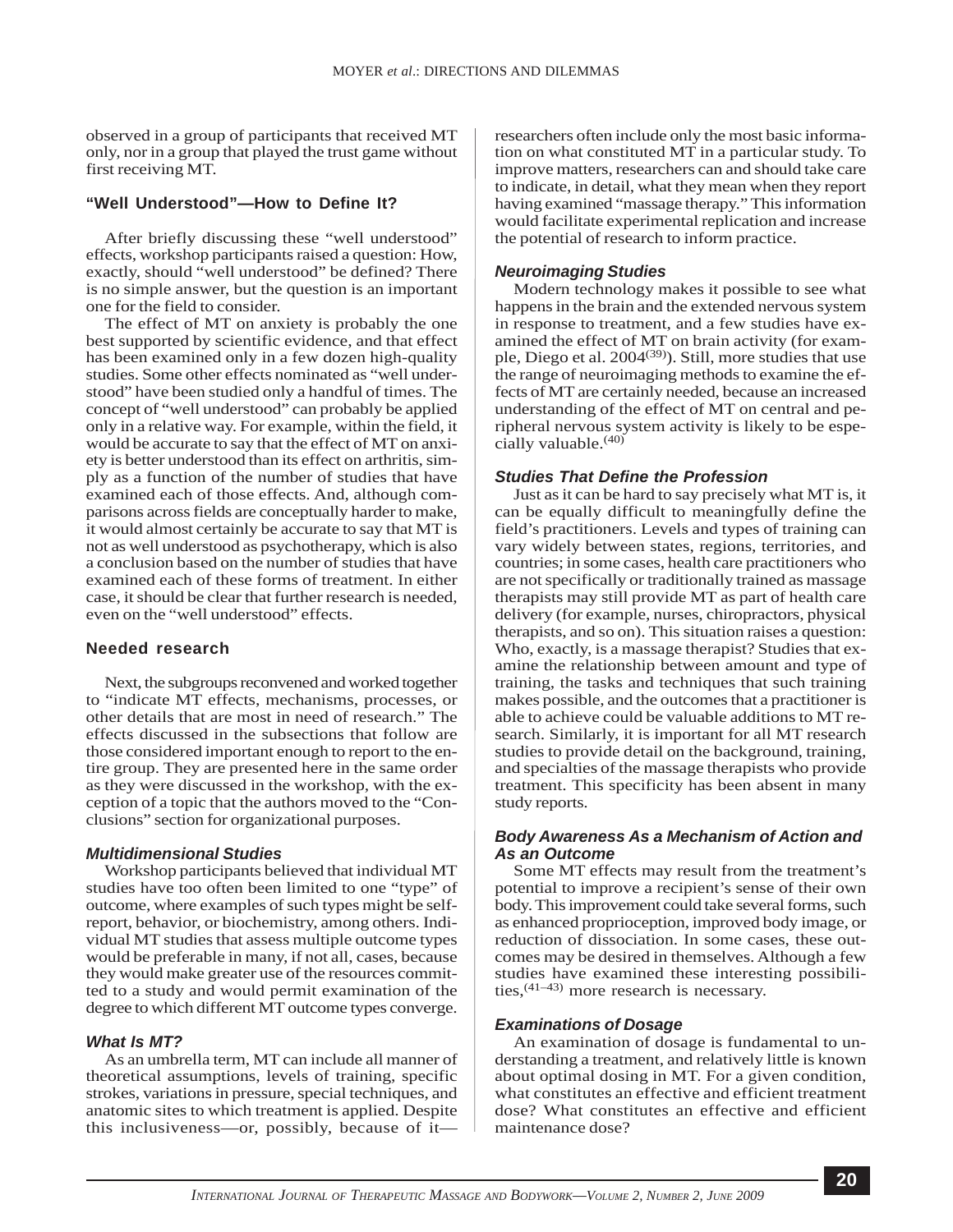### *Effect of MT on Medication Uptake*

It is possible that, for certain conditions, MT benefits patients by improving how, or triggering when, the body utilizes medications.(44) This interesting application of MT is certainly worth scientific investigation.

#### *What Takes Place in the Therapist During MT?*

We know some of what takes place in a recipient during MT, but we know hardly anything about what takes place in the therapist. Examination of intra-therapist processes that take place during treatment, including both physiological and psychological processes, could serve to improve MT training, to help identify optimal treatment and working conditions, and to promote career satisfaction, to name just a few interesting possibilities.

### *Studies of the Nature of the Therapeutic Encounter*

Undoubtedly, effective MT depends on more than just the manual manipulation of soft tissue. Therapists and recipients are thinking, feeling people who communicate and form impressions of each other, and all of this interaction takes place within an environmental context that inevitably shapes the encounter. Research that examines the nature of these therapeutic encounters to identify factors in the therapist, recipient, environmental context, and ways that the foregoing can interact to produce desired outcomes has great potential to inform the field.

#### *Education and Training Research*

Training and education are critical to the success of a profession. What is the knowledge content that is essential to good practice? How much training is necessary to consistently yield competency? Which methods for teaching and training MT students work best? Does the amount or type of training that a MT student receives predict career satisfaction, success, or tenure? These and other questions pertaining to MT education and training are all worthy of study.

#### **Methodological Weaknesses and Limitations in MT Research**

Workshop subgroups convened once more to "indicate ways in which MT research, as a field, has failed to use scientific methods, tools, and approaches to optimally increase our knowledge of MT." Subsequently, the following seven topics, in the order reported here, were presented by the subgroups to the larger group.

#### *Lack of Standards in the Profession*

As noted earlier, the training, education, knowledge of research, and clinical experience of massage therapists varies widely, so much so that it can be difficult to precisely define what a "massage therapist" is. The resulting lack of commonly-held knowledge across the profession limits the contribution that massage therapists are able to make to MT research.

## *What Is a Good Comparison or Control in MT Research?*

Most often, it is desirable for MT research studies to compare the effects of MT with another form of treatment (or, in some cases, to no treatment at all). This approach controls for confounds such as attention, expectation, spontaneous improvement, passage of time, and statistical regression, so that the most accurate determination can be made concerning the amount of improvement that is directly attributable to MT. But to what, exactly, should the control group be subjected?

In most medical research, the choice is straightforward. Control group participants should receive a **placebo** that is identical to the real treatment in all ways but one: the placebo does not deliver the active ingredient being examined in the study. Ideally, placebocontrolled studies must be **double blind,** which means that neither the study participants nor the researchers know who is receiving the active treatment and who is receiving the placebo until the results have been generated. This design feature ensures that both the active treatment group and the placebo control group will be equally affected by the previously mentioned confounds, such that any additional improvement observed in the active treatment group must be attributable to the active ingredient that only they have received.

It would be ideal if the logic of double-blind placebo-controlled studies could easily be extended to MT research, but in most cases, it cannot. The reason is **not** that any so-called alternative medicine treatments are somehow antithetical to scientific examination, as is sometimes claimed. $(45)$  Rather, the reason is very simple: there is no way to blind the massage therapists participating in a research study. They obviously must know whether they are administering a real treatment, and this knowledge and the resulting expectations can always, even inadvertently, be communicated to the treatment recipient. Notably, the exact same problem arises in psychotherapy research.(46)

To what, then, should MT be compared? A related question that must also be asked is how does the eventual selection of a particular comparison or control condition affect the interpretation of a study's results? There are no simple answers to these questions. Rather, it is incumbent upon MT researchers to make thoughtful choices and to clearly communicate the logic behind them. It is also necessary that many different comparisons be made, such that the idiosyncratic strengths and weaknesses of individual studies can complement each other and the results be considered together to best address the questions that MT research asks.

### *Restriction in the Range of Outcomes That Have Been Assessed*

Some workshop participants felt that the field has inadequately assessed both the physiological outcomes of MT and the patient- or recipient-centered outcomes that motivate individuals to receive this form of treatment.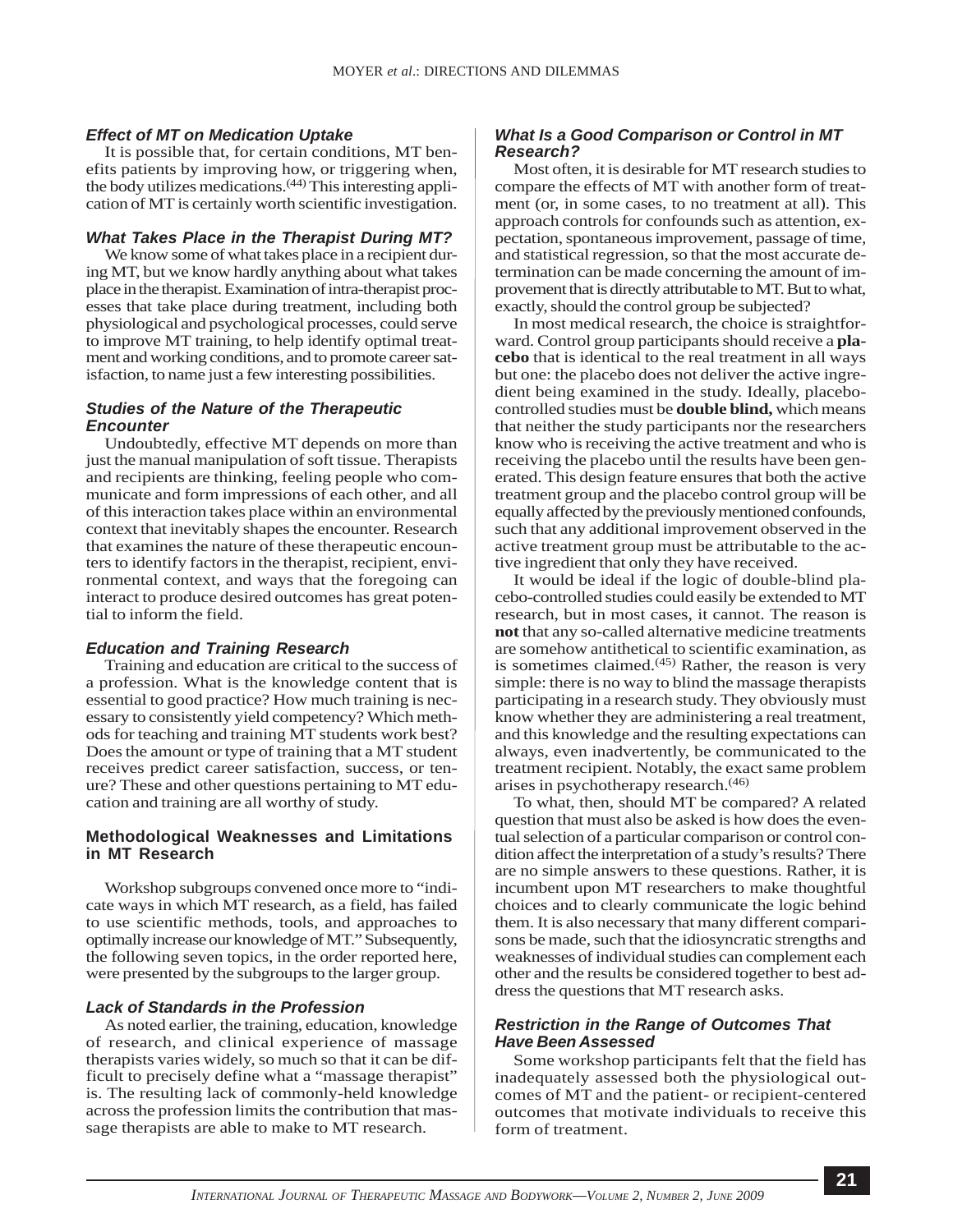## *An Overemphasis on Reductionism at the Expense of Ecological Validity and the Whole System*

As is evident from a recent exchange in the IJTMB,  $(47-49)$  the value of, need for, and even the proper definition of reductionism as it applies to MT research can be vociferously debated. Reductive methods in clinical research are sometimes criticized because they may remove a treatment from its context in a way that harms the treatment's effectiveness, or because they may not allow for customization and individualization upon which a major portion of a treatment's effectiveness may depend. $(50)$  A solution is to design and conduct research that maximizes **ecological validity,** such that study details maintain or closely resemble the way a treatment is conducted in the real world. $(51)$  Some complementary, alternative, and integrative medicine researchers emphasize ecological validity in **whole-systems research.**(52) Regardless of the terminology that the MT field may adopt, it is certainly true that standardized and laboratory-based MT research must be complemented with studies that more accurately reflect how this form of treatment is delivered in the real world. Further, if the results of these approaches to MT research do not converge, it is essential to conduct further research that can uncover the source of the discrepancies.

## *Lack of Research Literacy Among Massage Therapists*

As was noted earlier, the field of MT lacks a research tradition and infrastructure. The result is that most massage therapists are not accustomed to reading, participating in, or benefitting from research. Increasing research literacy is likely to benefit the practice and profession of MT.

# *When Research Questions Are Driven by Methodology*

A field's progress can be limited by dependence on a narrow set of research methods. If there is familiarity or comfort only with, say, the randomized controlled trial, important questions that can be answered by a qualitative approach, survey method, case study, or naturalistic observation may never even be asked. Workshop participants noted that careful consideration of research questions should precede the selection of a research method, which is sound advice that all researchers need to be reminded of occasionally.

# *Confusion of Within-Group and Between-Groups Effects*

Many between-groups MT studies (that is, studies that compare the effects of MT against another treatment or against no treatment) carelessly emphasize within-group effects (the before-and-after changes that take place in just the MT group) in their analyses and

results.(53) This misleading practice could be problematic in any treatment field, because it fails to separate treatment effects from placebo effects and other confounds, which has the effect of distorting and obscuring the true effects of the treatment under examination. The problem is made worse when it occurs in a field such as MT, which lacks a strong research tradition, because most of the research consumers will not be in a position to critically evaluate methodologies and analytical strategies and must instead depend on the narrative description of the results provided by the researchers. The solution is, in essence, a simple one: MT researchers need to specify and conduct the correct analyses for their research design, and journal reviewers and editors must ensure that this criterion has been satisfied before agreeing to publish a study.

# **CONCLUSIONS**

It was finally determined that time was insufficient for the subgroups to reconvene to discuss the last of the planned topics. Instead, the larger group was asked to give their thoughts in response to this question: "After considering what MT has, and has not, accomplished in the previous 20 years, what, as a field, is most important for us to consider as we go forward in the next 20 years?" The issues and topics that follow were raised. The repetition of a point that was already covered in detail in an earlier subsection has been omitted. These points have also been slightly reordered for better organization and emphasis in this section of the report.

## **Bridge the Disconnect That Can Arise Between Researchers and Clinicians**

The point was made that, because MT researchers are rarely practicing MT clinicians, they may be disconnected from some of the most important issues and questions that are arising from practice. As MT research moves forward, researchers should endeavor to stay in close contact with clinicians to build collaborative interprofessional research teams and to ask clinicians for their perspectives on needed research.

## **Issues Pertaining to MT Protocols and Reporting Must Be Carefully Considered**

Several problems surrounding the area of MT research protocols must be addressed. One is that protocols are often poorly described in research studies. Future studies need to improve upon vague descriptions in the form of "15 minutes of Swedish massage was performed on the upper body." Protocols need to be reported in sufficient detail, and with clearlydefined terminology, to permit precise replication and to aid in the eventual examination of the differential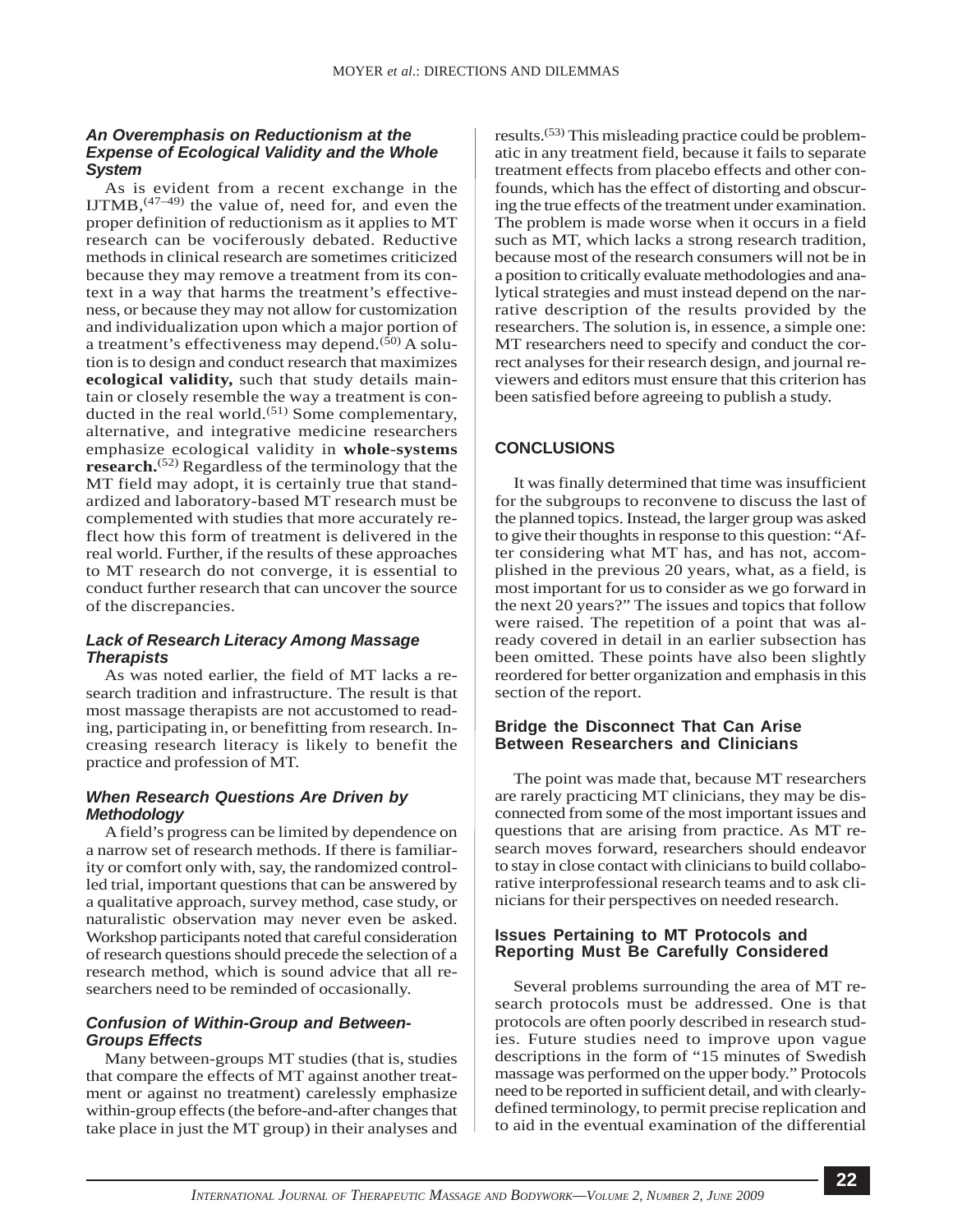effectiveness of particular MT techniques, modalities, and dosages.

Progress can also be maximized by ensuring that research protocols reflect how MT is performed in practice. Addressing this important detail by means of close collaboration with working therapists helps to maximize the ecological validity of studies and increases the value of research to the field.

Additionally, there is also a need for greater standardization of MT protocols in MT research. At first, this assertion may seem to contradict the point just made—that MT research protocols must reflect practice in the real world. In actuality, these points are not mutually exclusive, and both are needed. Standardization of techniques, procedures, and guidelines for clinical decision-making, when accompanied by accurate and detailed description in research reports, permits meaningful comparisons that eventually lead to progress in clinical settings.

It is insufficient for researchers to specify a protocol and then to assume that the protocol unfolded in the study exactly as planned. High-quality MT research should also evaluate the clinical processes that emerge in the course of research and should report on the fidelity with which protocols were carried out. Logically, the hope is that research proceeds as planned and that fidelity to specified protocols is high, but it is always better to check. And, even when research does not proceed as planned, unexpected events and details, and instances in which the treatment diverges from that which was planned, have great potential to inform future research and practice.

Finally, the quality of MT research could probably benefit from agreement on a set of reporting standards. It was pointed out that, all too often, some important detail about a research study is omitted from the report. Adoption of formalized reporting standards for MT research, possibly based on the CONSORT guidelines,<sup>(54)</sup> could guide researchers and help to prevent such oversights.

## **Progress Will Accelerate As Funding Agencies Learn More About MT Research**

It is terrific if an innovative, large-scale research design to address an important question can be devised, but the question will never be answered if funding to conduct the study cannot be obtained. And, in some cases, a strong and innovative proposal may fail to impress reviewers because they are unacquainted with how a proposal addresses some of the specific issues presented in this report, or because they dogmatically apply a rule of thumb that is frequently correct (for example, clinical research must have a placebo control group), but not applicable to a particular MT study proposal. This problem may be a difficult one to solve, but the field can do at least two things to address it. The first is to write clear research proposals that anticipate the blind spots some reviewers may have

related to MT research. The second is that individuals with MT research expertise should, when opportunities arise, devote time to serving on research grant review boards and to educating colleagues in other clinical fields about some of the challenges present in MT research.

## **The Role of MT in Integrative Health Should Be Examined**

It was pointed out that there is value in expanding the research focus to examine how MT integrates with health and health care more broadly. When, where, and how is MT being used in health care settings and as a complement to other treatments, and what effect does MT have on the delivery and effects of other treatments? How should the contribution that MT makes to wellness and health maintenance be evaluated, in contrast with the more common practice of evaluating only the benefits that MT holds for certain conditions and symptoms? Does MT have a "professional identity crisis" that results from the fact it is performed alongside medical treatments in some settings, and as a personal service in other settings? Clearly, many interesting questions arise from a consideration of the broader role of MT in integrative health, and these need to be researched.

## **Cost-Effectiveness Studies Should Be Conducted**

Results in the form of degrees added to range of motion, lowered scores on an anxiety measure, and statistically significant *p* values are fine, but in the end, money may be the best outcome metric of all, and it is one that the field has tended to ignore. Studies that assess the cost-effectiveness of MT have the potential to make a big impact and can lead to health insurance reimbursement when MT treatment is demonstrated to be economically viable.

### **Longitudinal MT Research Is Needed**

All of the MT research of which we are aware has been limited to treatment periods of days or weeks. The result is that nothing scientific is known about the effects of MT applied across months or years. Longitudinal research that follows research participants for extended time periods is definitely needed and is likely to yield valuable and surprising results.

## **Innovative Ways to Assess the Therapeutic Encounter Must Be Developed**

Within the field, agreement that MT benefits are not wholly attributable to the manual manipulation of the recipient's body is probably universal. Manual manipulation is part of the way in which benefit is provided, of course, but surrounding that manipulation is a complex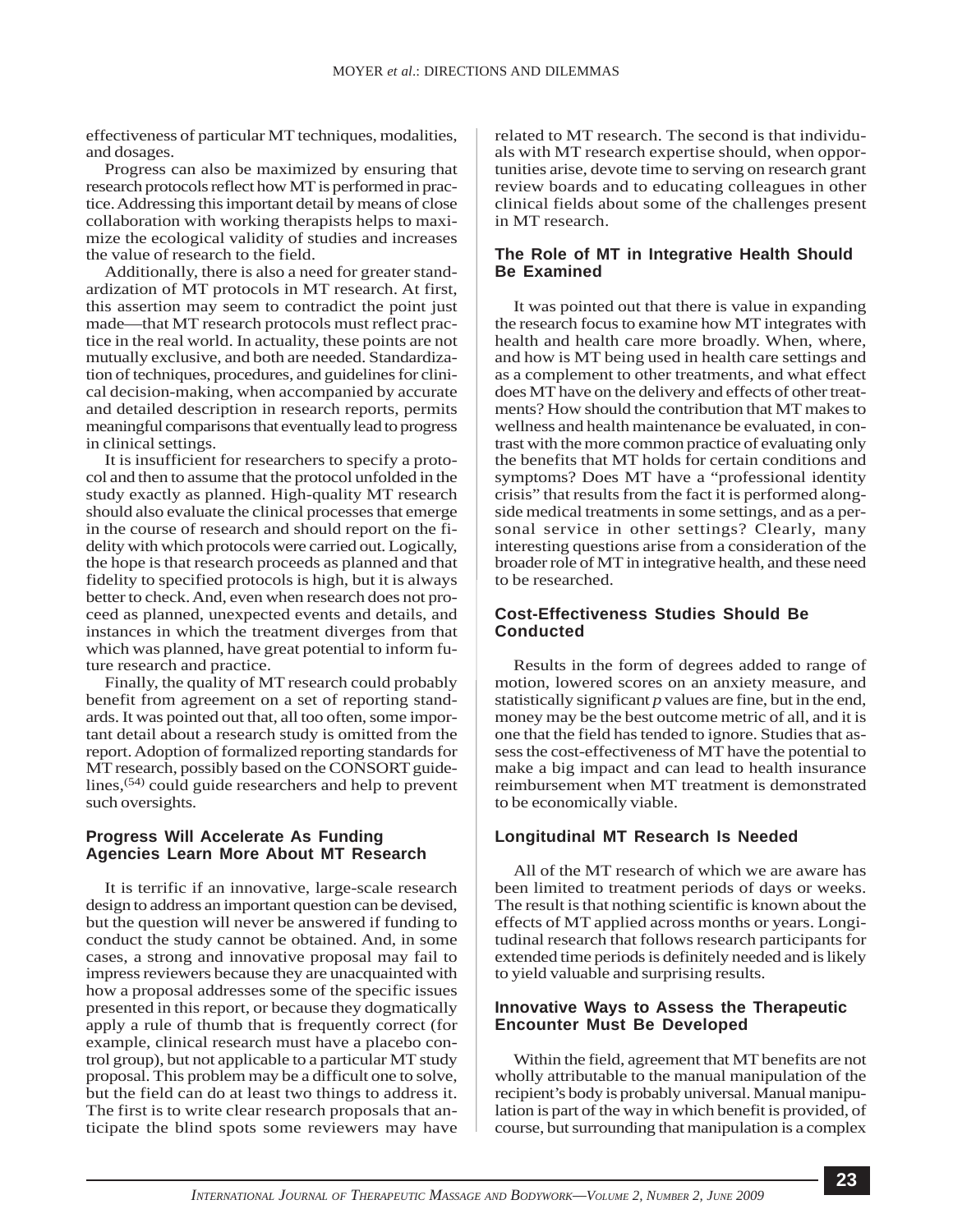interplay of how the therapist and recipient think and feel about each other, their expectations of and attitudes toward MT, and their prior experiences (to name just a few factors that are probably important). Scientific examination of the complex interaction of multiple intangible variables is daunting, but in this case, it is also too important to ignore. Innovative ways to assess the therapeutic encounter must be developed if the scientific understanding of MT is to be improved.

### **These Issues Are Not Unique to MT Research**

The process of conducting the workshop, and of writing this report, identified many issues pertaining to MT research, and it may seem logical to assume that many are unique to the field. However, such uniqueness is almost certainly not the case. In fact, it is likely that each of these issues has already been encountered, and attempts made to address them, in related fields belonging to the wider world of applied and clinical research. Currently, MT research has many issues to address not because the field is unique, but because it is so young. As it matures, MT research will undoubtedly contribute innovations to the wider world of clinical research, but progress in the field itself will be maximized if proponents first acquaint themselves with how other clinical fields have addressed identical or parallel issues.

## **DISCUSSION**

Massage therapy research has made considerable progress in the twenty-year period from 1988 to 2008, but that time period can also be seen as the infancy of systematic MT research. This places the field far behind many other health modalities, especially those with a research tradition and infrastructure. Although time lost can never be recovered, the field's late start need not be a demoralizing handicap to progress. Indeed, it may even present certain opportunities and benefits. Consider how much more rapidly medical research could have progressed, and how many mistakes and dead ends avoided, if that research had begun with late twentieth- and early twenty-first-century methods and technologies. This situation is precisely the one in which MT, as a field, finds itself today. The technologies available in the Information Age ensure that proponents can communicate rapidly, collaborate efficiently, and maximally leverage the depth and breadth of modern scientific knowledge as they address the fundamental issues arising at this early stage of MT research. The progress that MT research makes in the next twenty years should be impressive.

## **ACKNOWLEDGMENTS**

The authors thank the individuals who participated in our workshop at the 2009 North American Research Conference on Complementary and Integrative Medicine. We also thank Glenn M. Hymel and Karen T. Boulanger for helpful feedback in response to a draft of this report.

#### **CONFLICT OF INTEREST NOTIFICATION**

The authors declare that there are no conflicts of interest.

### **COPYRIGHT**

Published under the [CreativeCommons Attribution-](http://www.ijtmb.org/index.php/ijtmb/about/submissions#copyrightNotice)[NonCommercial-NoDerivs 3.0 License](http://www.ijtmb.org/index.php/ijtmb/about/submissions#copyrightNotice).

#### **REFERENCES**

- 1. Dalkey NC. *The Delphi Method: An Experimental Study of Group Opinion.* Report RM-5888-PR. Santa Monica, CA: The Rand Corporation; 1969. [http://www.rand.org/pubs/](http://www.rand.org/pubs/research_memoranda/RM5888/RM5888.pdf) [research\\_memoranda/RM5888/RM5888.pdf.](http://www.rand.org/pubs/research_memoranda/RM5888/RM5888.pdf) Published June 1969. Accessed June 1, 2009.
- 2. Moyer CA, Rounds J, Hannum JW. A meta-analysis of massage therapy research. *Psychol Bull.* 2004; 130: 3–18.
- 3. Field T. Massage therapy effects. *Am Psychol.* 1998; 53: 1270– 1281.
- 4. Field T. Interventions in early infancy. *Infant Ment Health J.* 1992; 13: 329–336.
- 5. Field T, Diego M, Hernandez-Reif M. Massage therapy research. *Dev Rev.* 2007; 27: 75–89.
- 6. Vickers A, Ohlsson A, Lacy JB, Horsley A. Massage for promoting growth and development of preterm and/or low birthweight infants. *Cochrane Database Syst Rev.* 2004; (2): CD000390.
- 7. Beider S, Moyer CA. Randomized controlled trials of pediatric massage: a review. *Evid Based Complement Alternat Med.* 2007; 4: 23–34.
- 8. Kahn J. *Massage Therapy Research Agenda.* Evanston, IL: American Massage Therapy Association Foundation; 2002. [http://www.massagetherapyfoundation.org/pdf/MRAW-3-](http://www.massagetherapyfoundation.org/pdf/MRAW-3-02.pdf) [02.pdf.](http://www.massagetherapyfoundation.org/pdf/MRAW-3-02.pdf) Published 2002. Accessed June 1, 2009.
- 9. United States, National Institutes of Health, National Center for Complementary and Alternative Medicine (NCCAM). Conference on the Biology of Manual Therapies [and linked pages]. NCCAM web site. [http://nccam.nih.gov/news/events/](http://nccam.nih.gov/news/events/Manual-Therapy/manual-conference.htm) [Manual-Therapy/manual-conference.htm](http://nccam.nih.gov/news/events/Manual-Therapy/manual-conference.htm). Published c. 2005. Updated May 29, 2009. Accessed June 1, 2009.
- 10. Kahn J. Research matters. *Massage Mag.* 2005; 118: n.p. http:// [www.massagemag.com/Magazine/2005/issue118/Research](www.massagemag.com/Magazine/2005/issue118/Research118.1.php) [118.1.php.](www.massagemag.com/Magazine/2005/issue118/Research118.1.php) Published 2005. Accessed June 1, 2009.
- 11. 2004 International Symposium on the Science of Touch (ISST). English home page. 2004 ISST web site. [http://www.ccrt-ctrc.ca/](http://www.ccrt-ctrc.ca/congres/english/acceuil_en.htm) [congres/english/acceuil\\_en.htm](http://www.ccrt-ctrc.ca/congres/english/acceuil_en.htm). Published 2004. Updated n.d. Accessed June 2, 2009.
- 12. Massage Therapy Foundation. *Highlighting Massage Therapy in CAM Research* [conference program]. Evanston, IL: 2005.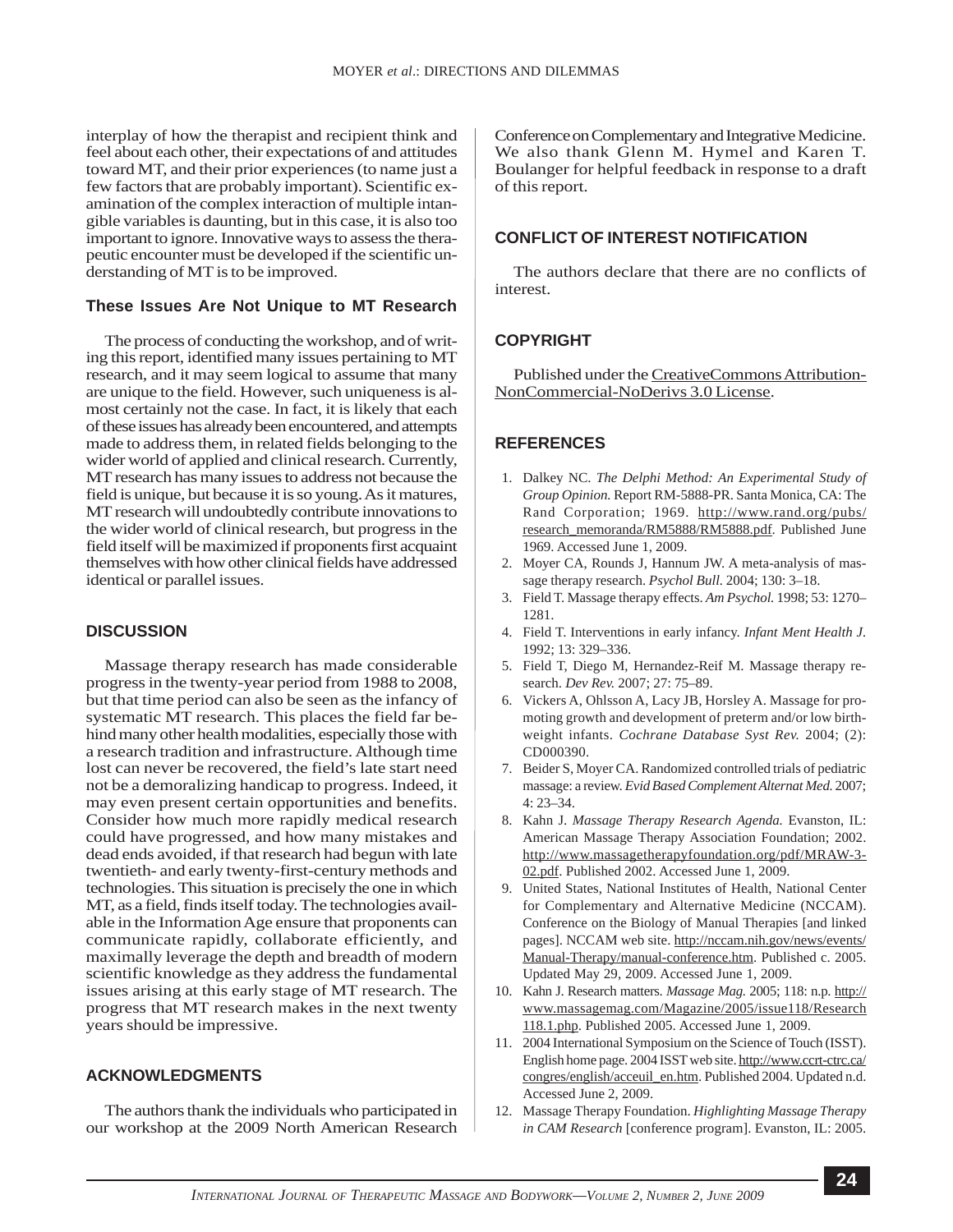[http://www.massagetherapyfoundation.org/pdf/Highlighting](http://www.massagetherapyfoundation.org/pdf/Highlighting %20Program.pdf) [%20Program.pdf.](http://www.massagetherapyfoundation.org/pdf/Highlighting %20Program.pdf) Published 2005. Accessed June 1, 2009.

- 13. Massage Therapy Foundation. Highlighting Massage Therapy in CIM Research. Massage Therapy Foundation web site. [http://](http://www.massagetherapyfoundation.org/researchconference2010.html) [www.massagetherapyfoundation.org/researchconference](http://www.massagetherapyfoundation.org/researchconference2010.html) [2010.html.](http://www.massagetherapyfoundation.org/researchconference2010.html) Published n.d. Updated n.d. Accessed June 2, 2009.
- 14. Furlan AD, Imamura M, Dryden T, Irvin E. Massage for lowback pain. *Cochrane Database Syst Rev.* 2008; (4): CD001929.
- 15. Haraldsson B, Gross A, Myers CD, Ezzo J, Morien A, Goldsmith CH, et al. on behalf of the Cervical Overview Group. Massage for mechanical neck disorders. *Cochrane Database Syst Rev.* 2006; (3): CD004871.
- 16. Sherman KJ, Cherkin DC, Hawkes RJ, Miglioretti DL, Devo RA. Randomized trial of therapeutic massage for chronic neck pain. *Clin J Pain.* 2009; 25: 233–238.
- 17. Moyer C. Affective massage therapy [editorial]. *Int J Ther Massage Bodyw.* 2008; 1(2): 3–5. [http://www.ijtmb.org/](http://www.ijtmb.org/index.php/ijtmb/article/view/30/31) [index.php/ijtmb/article/view/30/31](http://www.ijtmb.org/index.php/ijtmb/article/view/30/31). Published 2008. Accessed June 1, 2009.
- 18. Hootman JM, Helmick CG. Projections of US prevalence of arthritis and associated activity limitations. *Arthritis Rheum.* 2006; 54: 226–229.
- 19. Centers for Disease Control and Prevention (CDC). Prevalence of doctor-diagnosed arthritis and arthritis-attributable activity limitation—United States, 2003–2005. *MMWR Morb Mortal Wkly Rep.* 2006; 55: 1089–1092. [http://www.cdc.gov/mmwr/](http://www.cdc.gov/mmwr/PDF/wk/mm5540.pdf) [PDF/wk/mm5540.pdf.](http://www.cdc.gov/mmwr/PDF/wk/mm5540.pdf) Published October 13, 2006. Accessed June 1, 2009. [Errata in: *MMWR Morb Mortal Wkly Rep.* 2006; 55: 1129; *MMWR Morb Mortal Wkly Rep.* 2007; 56: 55]
- 20. Field T, Hernandez-Reif M, Seligman S, Krasgenor J, Sunshine W, Rivas-Chacon R, et al. Juvenile rheumatoid arthritis: benefits from massage therapy. *J Pediatr Psychol.* 1997; 22: 607–617.
- 21. Perlman AI, Sabina A, Williams A, Njike VY, Katz DL. Massage therapy for osteoarthritis of the knee. A randomized controlled trial. *Arch Intern Med.* 2006; 166: 2533–2538.
- 22. Dicken SC, Lerner R, Klose G, Cosimi AB. Effective treatment of lymphedema of the extremities. *Arch Surg.* 1998; 133: 452–458.
- 23. Mayo Clinic staff. Home > Diseases and Conditions > Lymphedema > Basics > Definition [and linked pages]. MayoClinic.com web site. [http://www.mayoclinic.com/health/](http://www.mayoclinic.com/health/lymphedema/DS00609) [lymphedema/DS00609](http://www.mayoclinic.com/health/lymphedema/DS00609). Published n.d. Updated December 1, 2007. Accessed May 28, 2009.
- 24. Spiegel D. Psychosocial aspects of breast cancer treatment. *Semin Oncol.* 1997; 24(Suppl 1): S1-36–S1-47.
- 25. Hobbie WL, Stuber M, Meeske K, Wissler K, Rourke MT, Ruccione K, et al. Symptoms of posttraumatic stress in young adult survivors of childhood cancer. *J Clin Oncol.* 2000; 18: 4060–4066.
- 26. Wilkie DJ, Kampbell J, Cutshall S, Halabisky H, Harmon H, Johnson LP, et al. Effects of massage on pain intensity, analgesics and quality of life in patients with cancer pain. *Hosp J.* 2000; 15: 31–53.
- 27. Weinrich SP, Weinrich MC. The effect of massage on pain in cancer patients. *Appl Nurs Res.* 1990; 3: 140–145.
- 28. Cassileth B, Vickers A. Massage therapy for symptom control: outcomes study at a major cancer center. *J Pain Symptom Manage.* 2004; 28: 244–249.
- 29. Grealish L, Lomansey A, Whiteman B. Foot massage: a nursing intervention to modify the distressing symptoms of pain and nausea in patients hospitalized with cancer. *Cancer Nurs.* 2000; 23: 237–243.
- 30. Kutner JS, Smith MC, Corbin L, Hemphill L, Benton K, Mellis BK, et al. Massage therapy versus simple touch to improve pain and mood in patients with advanced cancer: a randomized trial. *Ann Intern Med.* 2008; 149: 369–379.
- 31. Myers CD, Walton T, Small BJ. The value of massage therapy in cancer care. *Hematol Oncol Clin North Am.* 2008; 22: 649–660.
- 32. Billhult A, Bergbom I, Stener-Victorin E. Massage relieves nausea in women with breast cancer who are undergoing chemotherapy. *J Altern Complement Med.* 2007; 13: 53–57.
- 33. Post-White J, Fitzgerald M, Savik K, Hooke MC, Hannahan AB, Sencer SF. Massage therapy for children with cancer. *J Pediatr Oncol Nurs.* 2009; 26: 16–28.
- 34. Ong L, Linden W, Young S. Stress management: what is it? *J Psychosom Res.* 2004; 56: 133–137.
- 35. Moraska A, Pollini RA, Boulanger K, Brooks MZ, Teitlebaum L. Physiological adjustments to stress measures following massage therapy: a review of the literature. *Evid Based Complement Alternat Med.* 2008; [Epub ahead of print]. [http://](http://ecam.oxfordjournals.org/cgi/reprint/nen029) [ecam.oxfordjournals.org/cgi/reprint/nen029](http://ecam.oxfordjournals.org/cgi/reprint/nen029). Published May 7, 2008. Accessed June 1, 2009.
- 36. Folkman S, Lazarus RS, Dunkel-Schetter C, DeLongis A, Gruen RJ. Dynamics of a stressful encounter: cognitive appraisal, coping, and encounter outcomes. *J Pers Soc Psychol.* 1986; 50: 992–1003.
- 37. Kosfeld M, Heinrichs M, Zak PJ, Fischbacher U, Fehr E. Oxytocin increases trust in humans. *Nature.* 2005; 435: 673–676.
- 38. Morhenn VB, Park JW, Piper E, Zak PJ. Monetary sacrifice among strangers is mediated by endogenous oxytocin release after physical contact. *Evol Hum Behav.* 2008; 29: 375–383.
- 39. Diego MA, Field T, Sanders C, Hernandez-Reif M. Massage therapy of moderate and light pressure and vibrator effects on EEG and heart rate. *Int J Neurosci.* 2004; 114: 31–45.
- 40. Sagar SM, Dryden T, Wong RK. Massage therapy for cancer patients: a reciprocal relationship between body and mind. *Curr Oncol.* 2007; 14: 45–56.
- 41. Bredin M. Mastectomy, body image and therapeutic massage: a qualitative study of women's experience. *J Adv Nurs.* 1999; 29: 1113–1120.
- 42. Price C. Dissociation reduction in body therapy during sexual abuse recovery. *Complement Ther Clin Pract.* 2007; 13: 116–128.
- 43. Price C. Body-oriented therapy in recovery from child sexual abuse: an efficacy study. *Altern Ther Health Med.* 2005; 11: 46–57.
- 44. Trubetskoy VS, Whiteman KR, Torchilin VP, Wolf GL. Massage-induced release of subcutaneously injected liposomeencapsulated drugs to the blood. *J Control Release.* 1998; 50: 13–19.
- 45. Tonelli MR, Callahan TC. Why alternative medicine cannot be evidence-based. *Acad Med.* 2001; 76: 1213–1220.
- 46. Seligman MEP. The effectiveness of psychotherapy. The *Consumer Reports* study. *Am Psychol.* 1995; 50: 965–974.
- 47. Moyer CA. From the research section editor's perspective [editorial]. *Int J Ther Massage Bodyw.* 2008; 1: 7–9. [http://](http://www.ijtmb.org/index.php/ijtmb/article/view/11/16) [www.ijtmb.org/index.php/ijtmb/article/view/11/16](http://www.ijtmb.org/index.php/ijtmb/article/view/11/16). Published 2008. Accessed June 1, 2009.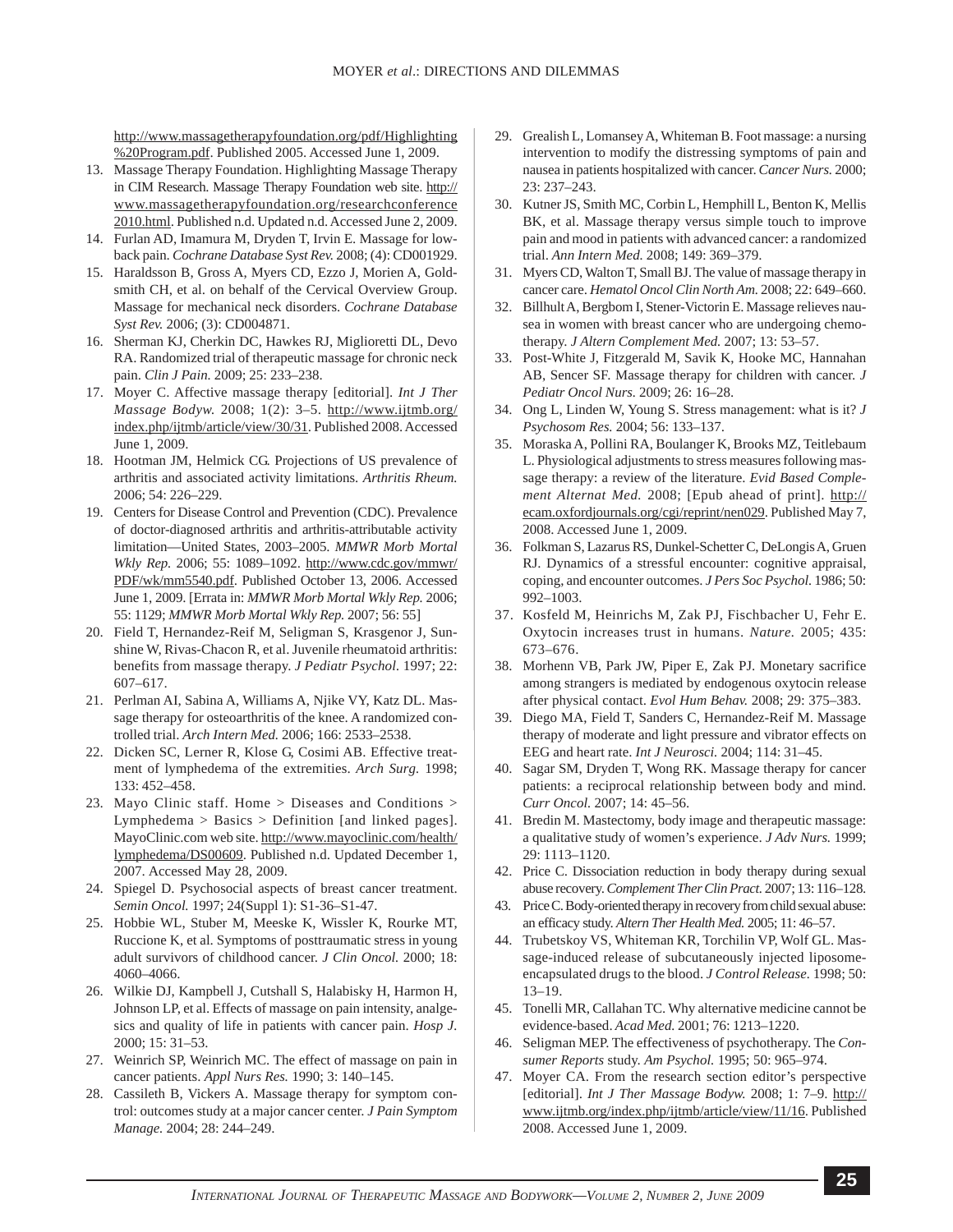- 48. Lott DT. Letter to the editor. *Int J Ther Massage Bodyw.* 2009; 2: 17–18. [http://www.ijtmb.org/index.php/ijtmb/article/view/31/](http://www.ijtmb.org/index.php/ijtmb/article/view/31/43) [43](http://www.ijtmb.org/index.php/ijtmb/article/view/31/43). Published 2009. Accessed June 1, 2009.
- 49. Moyer CA. Response to Dylan Thomas Lott. *Int J Ther Massage Bodyw.* 2009; 2: 19–20. . Published 2009. Accessed June 1, 2009.
- 50. Verhoef MJ, Lewith G, Ritenbaugh C, Boon H, Fleishman S, Leis A. Complementary and alternative medicine whole systems research: beyond identification of inadequacies of the RCT. *Complement Ther Med.* 2005; 13: 206–212.
- 51. Schmuckler MA. What is ecological validity? A dimensional analysis. *Infancy.* 2001; 2: 419–436.
- 52. Ritenbaugh C, Verhoef M, Fleishman S, Boon H, Leis A. Whole systems research: a discipline for studying complementary and alternative medicine. *Altern Ther Health Med.* 2003; 9(4): 32–36.
- 53. Moyer CA. Between-groups study designs demand betweengroups analyses: a response to Hernandez-Reif, Shor-Posner, Baez, Soto, Mendoza, Castillo, Quintero, Perez, and Zhang. *Evid Based Complement Alternat Med.* 2009; 6: 49–50. [http://](http://ecam.oxfordjournals.org/cgi/reprint/6/1/49) [ecam.oxfordjournals.org/cgi/reprint/6/1/49](http://ecam.oxfordjournals.org/cgi/reprint/6/1/49). Published December 3, 2007. Accessed June 1, 2009.

54. Moher D, Schulz KF, Altman DG, on behalf of CONSORT. The CONSORT statement: revised recommendations for improving the quality of reports of parallel group randomized trials. *BMC Med Res Methodol.* 2001; 1: 2[. http://www.consort](http://www.consort-statement.org/index.aspx?o=1317)[statement.org/index.aspx?o=1317](http://www.consort-statement.org/index.aspx?o=1317). Published April 20, 2001. Accessed June 1, 2009.

*Corresponding author:* Christopher A. Moyer, Department of Psychology, University of Wisconsin–Stout, Menomonie, Wisconsin 54751 USA. *E-mail:* christopher.a.moyer@gmail.com